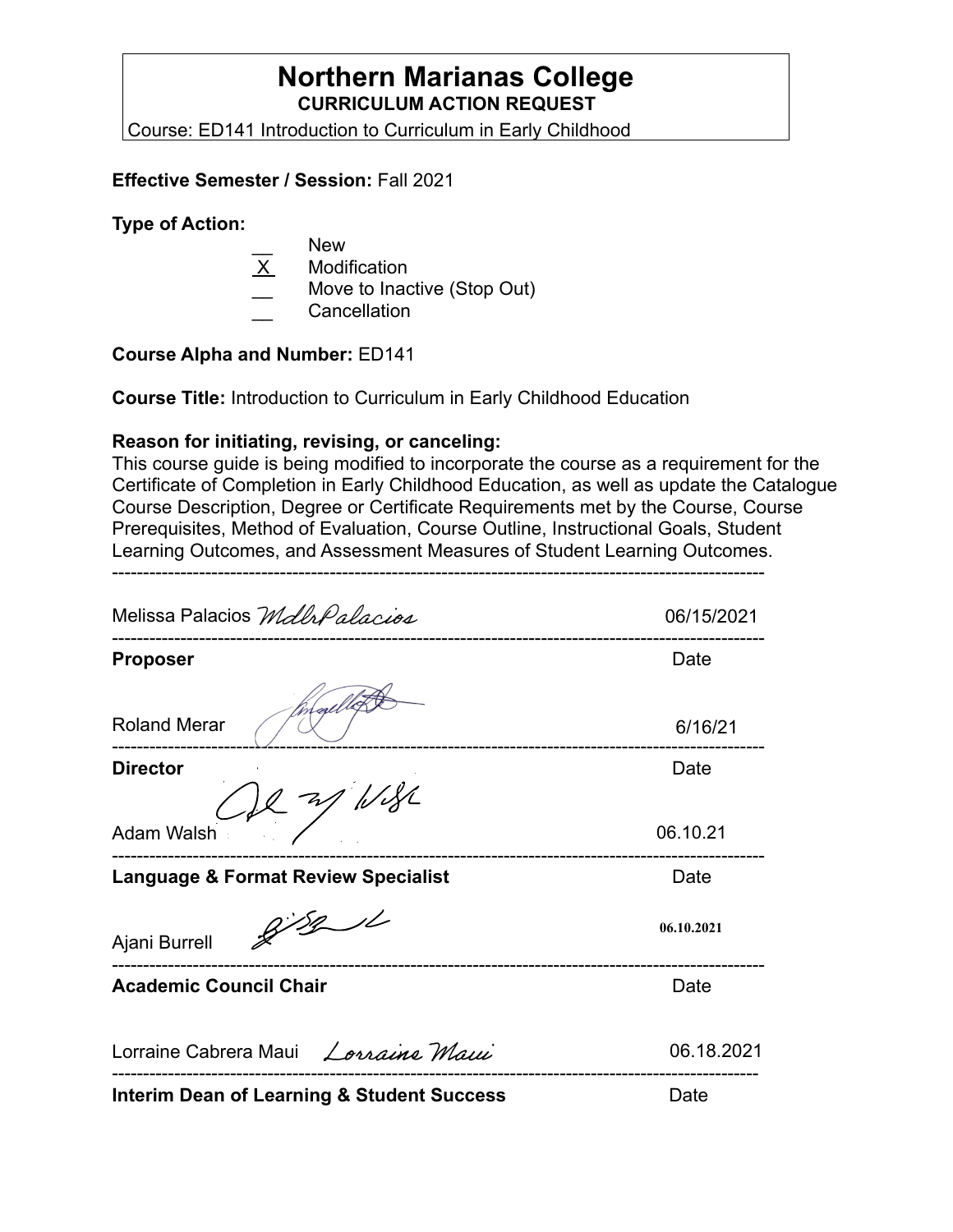# **Northern Marianas College Page: 2 Course Guide**

Course: ED141 Introduction to Curriculum in Early Childhood

### **1. Department**

School of Education

### **2. Purpose**

The purpose of this course is to introduce prospective teachers in the Early Childhood Education field with information regarding curricula that support early learning. It offers strategies to ensure high quality and effective teaching and learning.

### **3. Description**

### **A. Required/Recommended Textbook(s) and Related Materials**

Required:

Early Education Curriculum: A Child's Connection to the World | 7th Edition Nancy Beaver/Susan Wyatt/Hilda Jackman ISBN: 9781305960633 | c2018 eBook | Mindtap

Recommended: None

### **B. Contact Hours**

- **1. Lecture:** 3 per week / 45 per semester
- **2. Lab:** None
- **3. Other:** None

### **C. Credits**

- **1. Number:** 3
- **2. Type:** Regular Degree Credits

### **D. Catalogue Course Description**

This course is a requirement for the Certificate of Completion in Early Childhood Education. The course introduces strategies and activities that promote learning during the early childhood years. Content areas include developmentally appropriate practices and learning environments that promote and support children's development. Students will differentiate among the physical, social, emotional, language, and cognitive developmental domains and will be introduced to strategies and components of a developmentally appropriate learning environment for early childhood. English Placement: EN095 Math Placement: None(offered Fall and Spring).

### **E. Degree or Certificate Requirements Met by Course**

This is a required course for the Certificate of Completion in Early Childhood Education.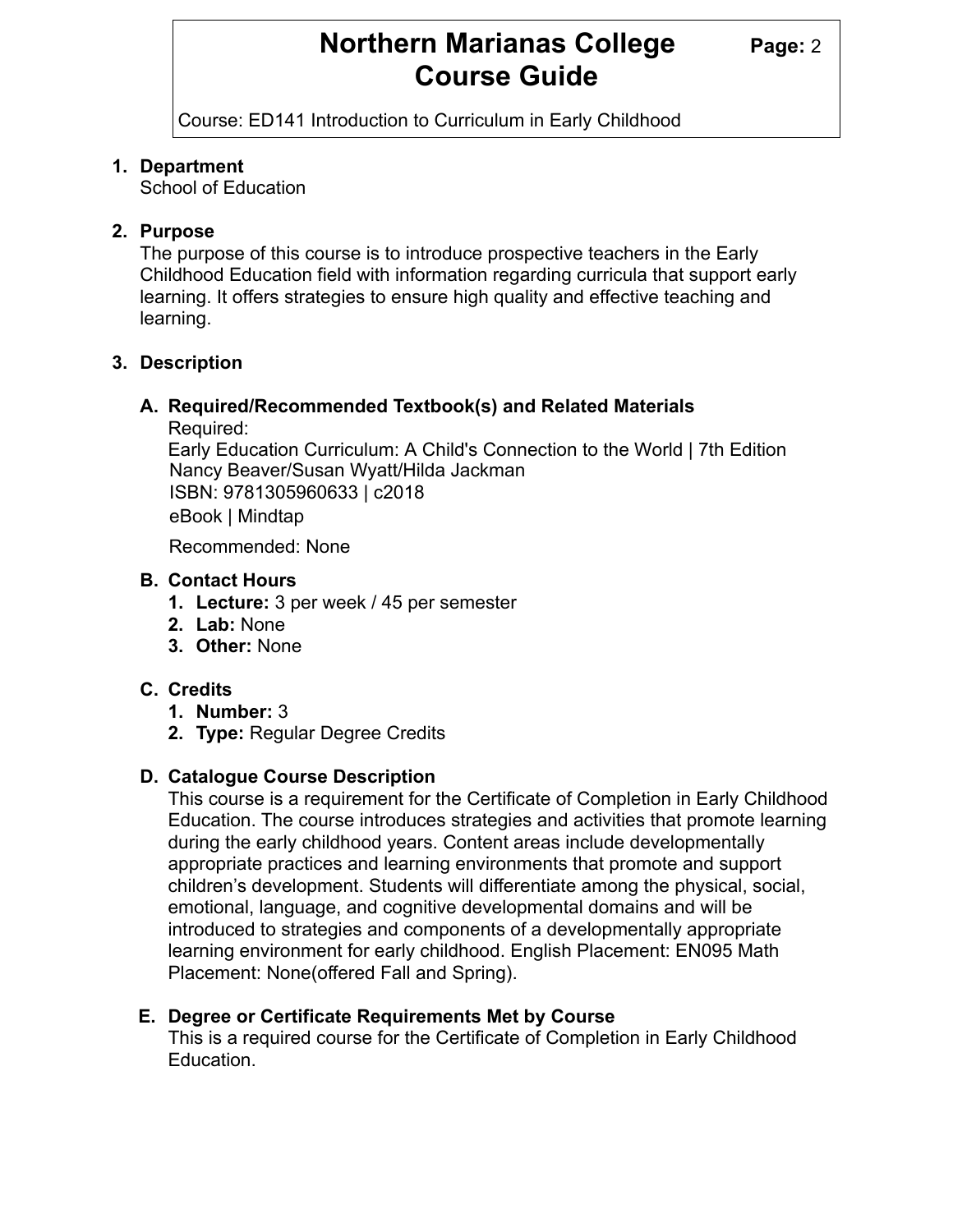# **Northern Marianas College** Page: 3 **Course Guide**

Course: ED141 Introduction to Curriculum in Early Childhood

### **F. Course Activities and Design**

This course is designed to incorporate lectures, readings, in-class assignments, demonstrations and teach-back, assigned projects, reflective essays, topic discussions, student participation, collaboration and engagement.

### **4. Course Prerequisite(s); Concurrent Course Enrollment**

Prerequisites: None Concurrent Course Enrollment: None

#### **Required English/Mathematics Proficiency Level(s)**  English Placement Level: EN095 Mathematics Placement Level: None

### **5. Estimated Cost of Course; Instructional Resources Needed**

Cost to the Student: Tuition for a 3-credit course, instructional material fees, and textbook.

Cost to the College: Salary of instructor, supplies, materials and internet.

Instructional resources needed for this course include: internet, projector, and whiteboard.

### **6. Method of Evaluation**

Students will be evaluated on the basis of attendance, in-class assignments, demonstrations, a teach-back, assigned projects, reflective essays, topic discussions, participation, collaboration, engagement, midterm and final exam. NMC's grading and attendance policies will be followed.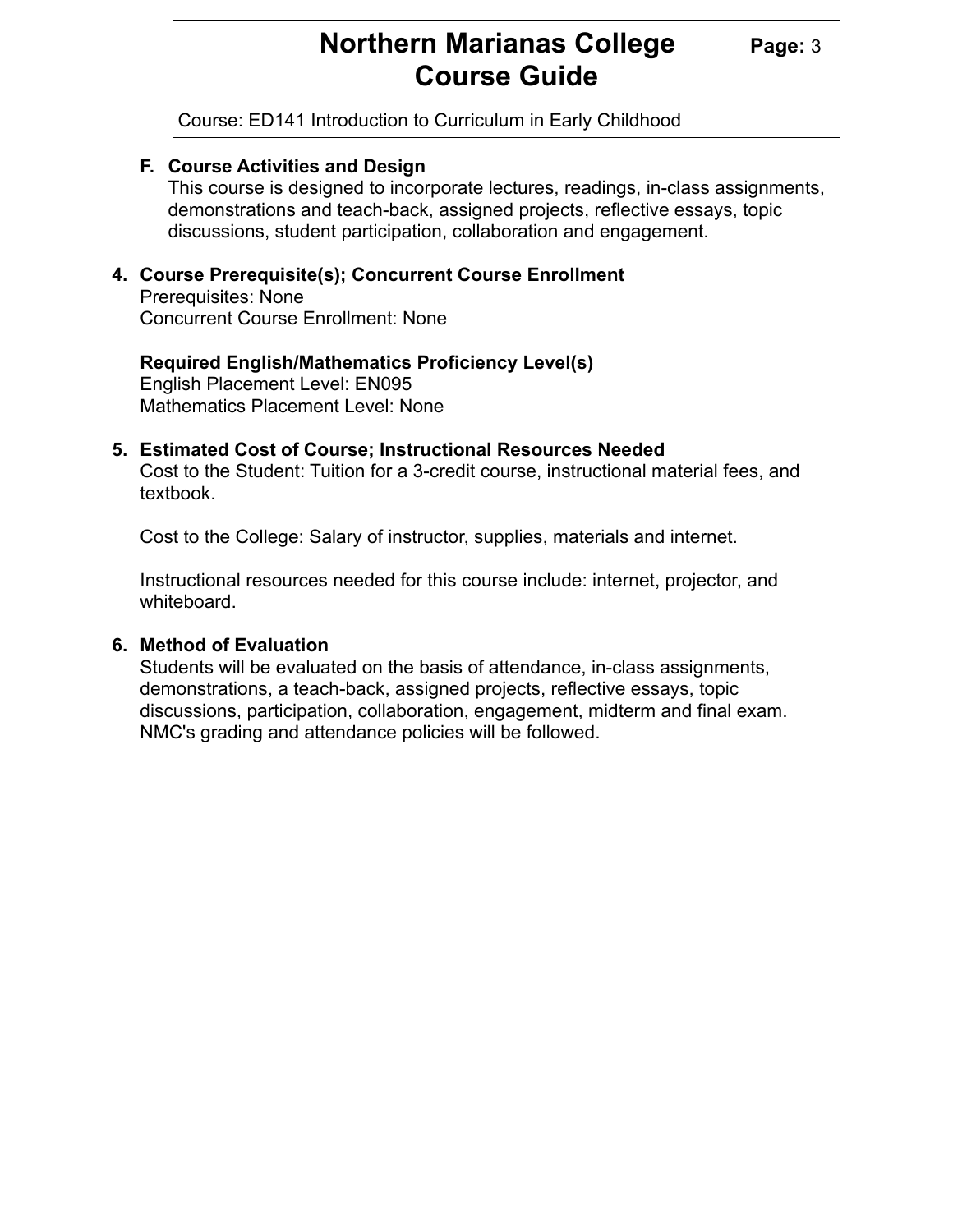# **Northern Marianas College Page: 4 Course Guide**

Course: ED141 Introduction to Curriculum in Early Childhood

### **7. Course Outline**

 This is a topical outline and does not necessarily indicate the sequence in which the material will be presented.

- 1.0 Child Development Principles and Theories
- 2.0 Preschool Learning Environments That Are Safe and Healthy
- 3.0 Developmentally Appropriate Practices
- 4.0 Physical, Cognitive, Language, Social, and Emotional Skills
- 5.0 Developmentally Appropriate Learning Materials
- 6.0 Classroom Management Techniques and Strategies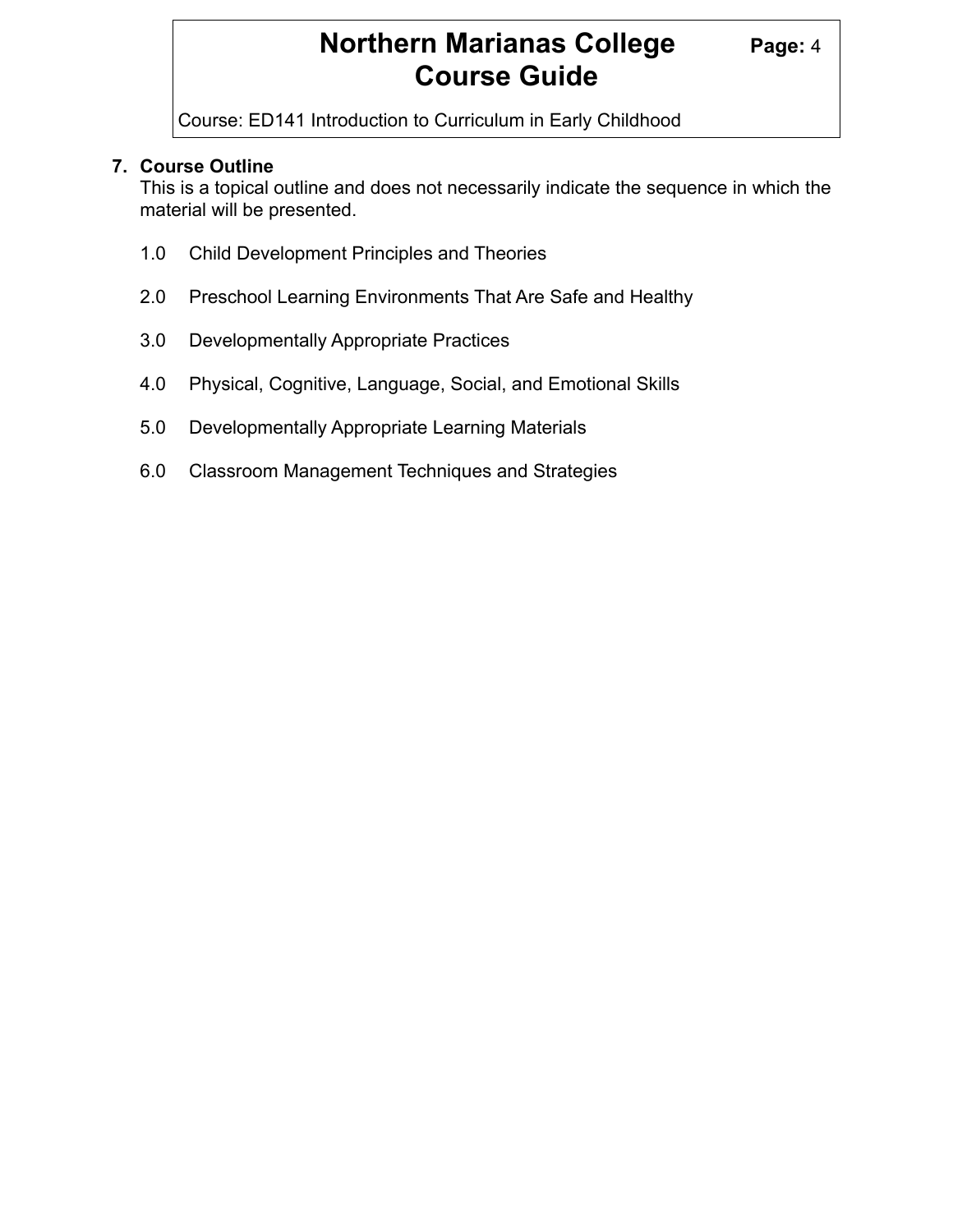# **Northern Marianas College Page: 5 Course Guide**

Course: ED141 Introduction to Curriculum in Early Childhood

### **8. Instructional Goals**

The course will introduce students to:

- 1.0 Types of Curricula Used in Early Childhood Education;
- 2.0 Learning Environments for Children in Early Childhood Education;
- 3.0 Developmentally Appropriate Learning Materials and Their Purpose;
- 4.0 How Children Develop and Learn;
- 5.0 Developmentally Appropriate Practices for Young Children;
- 6.0 Overview of the Interrelationship between the Developmental Domans of Young Children; and
- 7.0 Play and Learning.